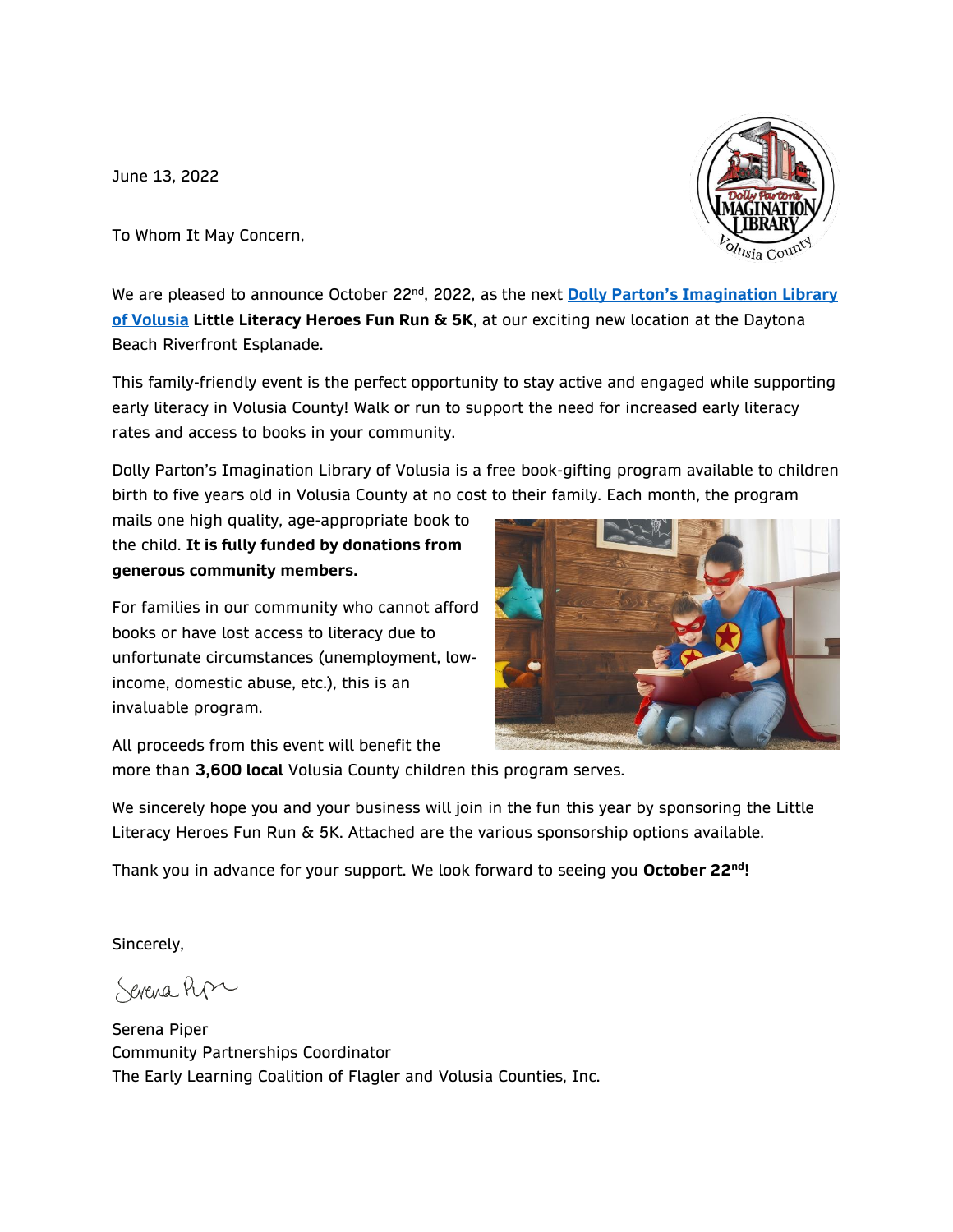# **Little Literacy Heroes Fun Run & 5K Sponsorship Levels**

## **Superhero \$2,500** (Filled by AdventHealth)

(Supports 83 children for one year)

- Logo featured on race website and Facebook event page
- Signage at entrance to event
- Logo added to sponsor list on ELCFV DPIL webpage for one year
- Feature in DPIL newsletter (reaches 4K+ subscribers monthly)
- Logo added to thank you letters & other communications with the community
- DJ announcements of your sponsorship throughout event
- Ability to place item in packet bags
- (8) Eight adult race entries
- Five social media mentioned (ELCFV Facebook & Instagram)
- Table at Race and optional table at Running Elements on packet pick-up days

#### **Story Book Hero Fun Zone \$1,500** (Filled by Florida Healthcare Plans)

(Supports 50 children for one year)

- Logo featured on race website and Facebook event page
- Signage in Fun Zone
- Logo added to sponsor list on ELCFV DPIL webpage for one year
- Feature in DPIL newsletter (reaches 4K+ subscribers monthly)
- DJ announcements of your sponsorship throughout event
- Ability to place item in packet bags
- (6) Six adult race entries
- Four social media mentions (ELCFV Facebook + Instagram)
- Table in Fun Zone and optional table at Running Elements on packet pick-up days

#### **Entertainment Sponsor - \$1,250** (Limited to one)

(Supports 41 children for one year)

- Logo on signage at event entrance
- Logo featured on race website and Facebook event page
- DJ announcements of your sponsorship throughout the event
- Ability to place item in packet bags
- (6) Six adult race entries
- Three social media mentions (ELCFV Facebook + Instagram)
- 10' x 10' table space (must provide own table, chairs, and tent)

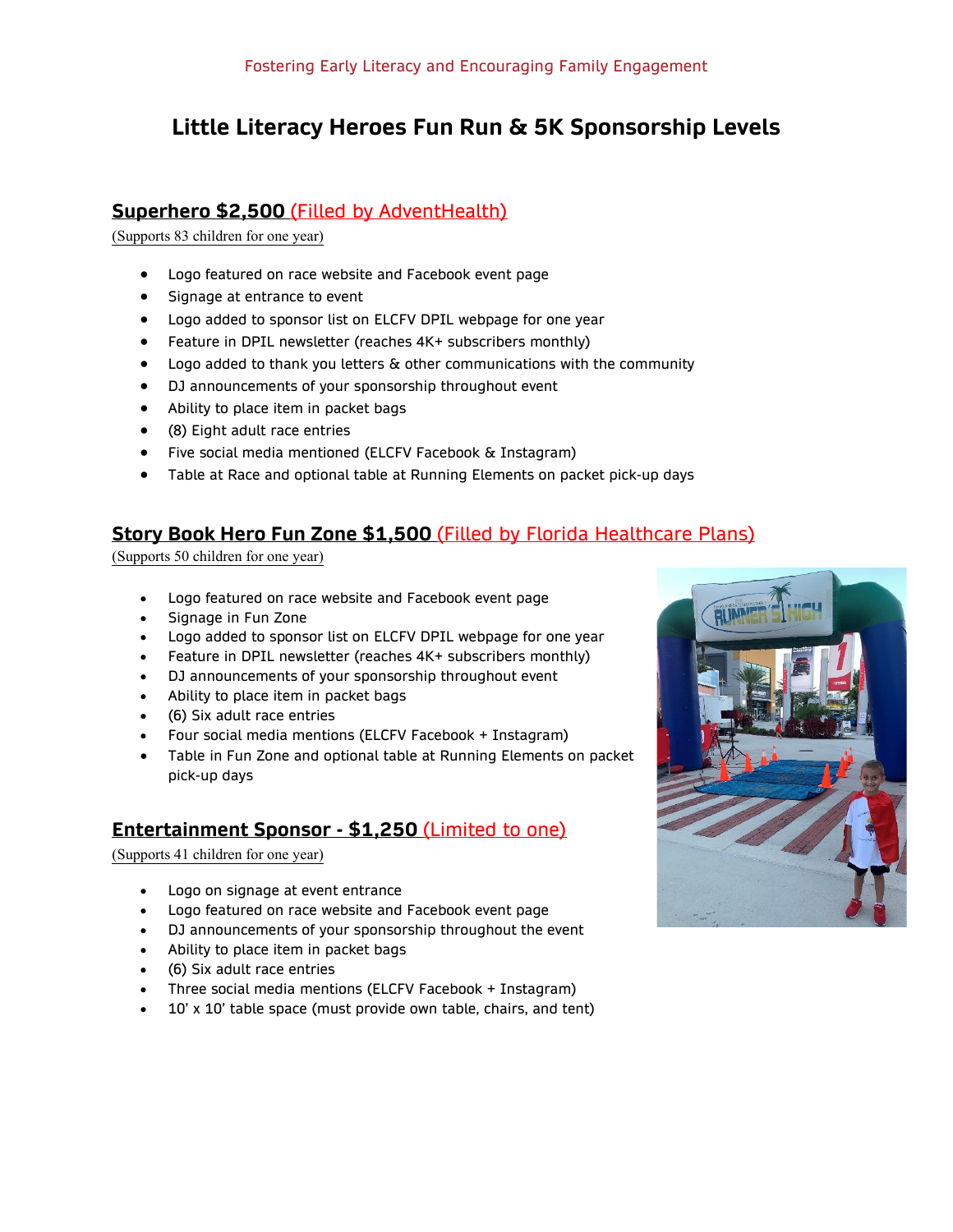#### **Photo Booth Sponsor - \$1,250** (Limited to one)

(Supports 41 children for one year)

- Company logo displayed on photo backdrop or photo strip; sign displayed at photo booth
- Logo featured on race website and Facebook event page
- DJ announcements of your sponsorship throughout the event
- Ability to place item in packet bags
- (6) Six adult race entries
- Three social media mentions (ELCFV Facebook + Instagram)
- 10' x 10' table space (must provide own table, chairs, and tent)

#### **Face Painting Sponsor - \$1,000** (Filled by Security First Insurance)

(Supports 33 children for one year)

- Signage in Fun Zone
- Logo featured on race website and Facebook event page
- Your company's name mentioned two times at event by DJ
- Ability to place item in packet bags
- (4) Four adult race entries
- Two social media mentions (ELCFV Facebook + Instagram)
- 10' x 10' table space (must provide own table, chairs, and tent)

#### **Hometown Hero \$750**

(Supports 25 children for one year)

- Logo on event signage
- Logo featured on race website and Facebook event page
- Your company's name mentioned two times at event by DJ
- Ability to place item in packet bags
- (4) Four adult race entries
- Two social media mentions (ELCFV Facebook + Instagram)
- 10' x 10' table space (must provide own table, chairs, and tent)

#### **Bookworm \$500**

(Supports 16 children for one year)

- Logo featured on race website and Facebook event page
- One DJ announcement
- Ability to place item in packet bags
- (2) Two adult race entries
- One social media mention (ELCFV Facebook + Instagram)

## **Reading Champion - \$250**

(Supports 8 children for one year)

- Ability to place item in packet bag
- One social media mention (ELCFV Facebook + Instagram)

Unable to commit to a sponsorship right now?

[Sign up online](https://www.paypal.com/donate/?hosted_button_id=4BYDQSKYJHDTJ) to make a one-time or monthly recurring donation in an amount of your choice!